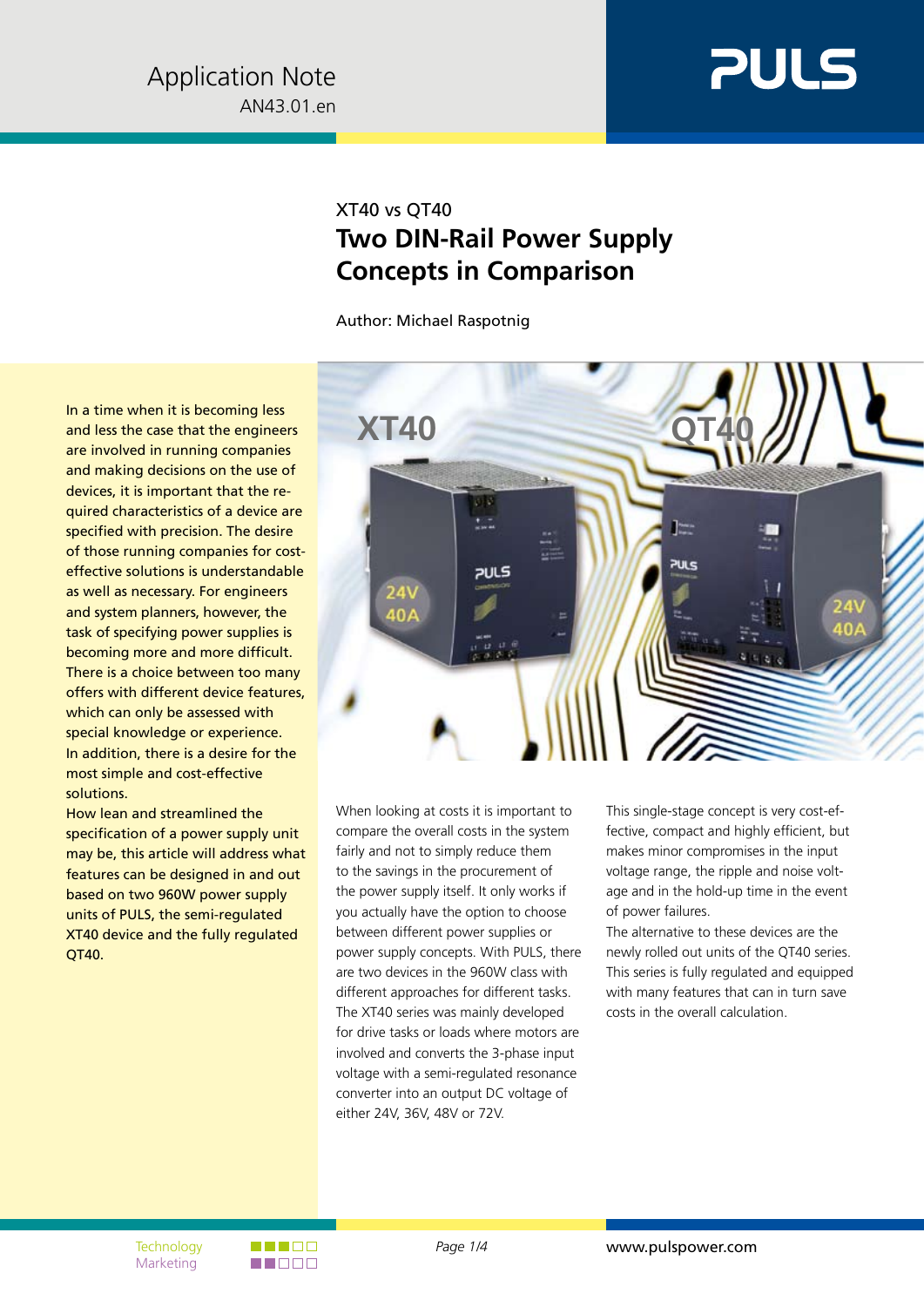#### **Efficiency**

The advantage of a high efficiency level is obvious and is not an objective in itself for manufacturers of power supplies. It



*Figure 1: Efficiency comparisons*

is in fact a tool which serves to achieve a number of characteristics such as: low power losses, small design, less space required on the DIN-Rail, low heat generation, low operating costs, light weight, low temperature stress on component parts in the complete control cabinet, long lifetime, high level of reliability and much more.

In these disciplines the two devices are leaders and stand out from their competitors. In the 24V variant, the XT40 is only 96 mm wide and achieves efficiency of 95.5%. The QT40 achieves 95.3% and requires only 110 mm on the DIN Rail. With these efficiency values, the power losses of the 40A devices are reduced to a level of several standard 10A devices. This means that 4 times the useable performance is achieved with the same volume of heat waste.

Another benefit of the QT40 units is the optimized efficiency across the entire load range. So far, it has been important to optimize efficiency at maximum load. This facilitates the small design, without exceeding the maximum allowed temperatures of components. As systems and machines seldom run continuously at full load, efficiency at partial load is also of practical use. For these characteristics, complex control circuits and algorithms

> are required, and these are easiest to realize using digital circuits, microprocessors and software. In a device such as the QT40, there is a total of 3 microprocessors working hand-inhand.

**Input Voltage Range** A broad input voltage range increases the immunity to fluctuations in the supply voltages and facilitates global use

in the event of differing mains voltages. However, the wide input voltage range is complex and costs money. When the total system is supplied through a matching transformer or the power supply is only being used in a regional project, there is nothing to be gained from this feature. With the XT40 Series, separate devices are required for the 400Vac and the 480Vac mains networks but the QT40 Series covers the entire range with one device.

Another distinguishing feature is the behavior when one phase fails. The QT40 is good-natured in this respect and even at reduced current can also be operated permanently on just two phases. The XT40 device on the other hand, protects itself and switches off in these circumstances.

| <b>Input current</b>  |  |  |  |
|-----------------------|--|--|--|
| <b>Input voltage</b>  |  |  |  |
|                       |  |  |  |
| <b>Output voltage</b> |  |  |  |

*Figure 2: XT40; No inrush current surge when switching on*

#### **Inrush Current Surge**

When switching on power supplies, a short but high charge current usually flows in order to charge the input capacitor. This peak current often results in a surprise when commissioning systems. Circuit breakers can trigger or relay contacts get welded. Depending on the quality of the power supply, this current can be larger or smaller. PULS places significant emphasis on minimizing this negative associated effect. Both devices have no electrolytic capacitor directly in the input circuit. The peak input inrush current is therefore negligibly small. External circuit breakers can be sized according to the nominal current of the power supply.

#### **Output Regulation and Ripple and Noise Voltage**

Here the fully regulated QT40 device offers clear advantages. The output regulation is precise and the output ripple & noise voltage is low. The output voltage can also be adjusted.

The XT40 device uses a semi-regulated resonance converter and behaves differently here. The output voltage is not adjustable and is only regulated to a constant voltage in the core range of the input voltage (360 to 440Vac or 432 to 528Vac). Outside this range, the voltage responds proportionally to the input voltage. At different loads, the output voltage changes slightly as well. Similar to a transformer power supply, a ripple and noise voltage with mains frequency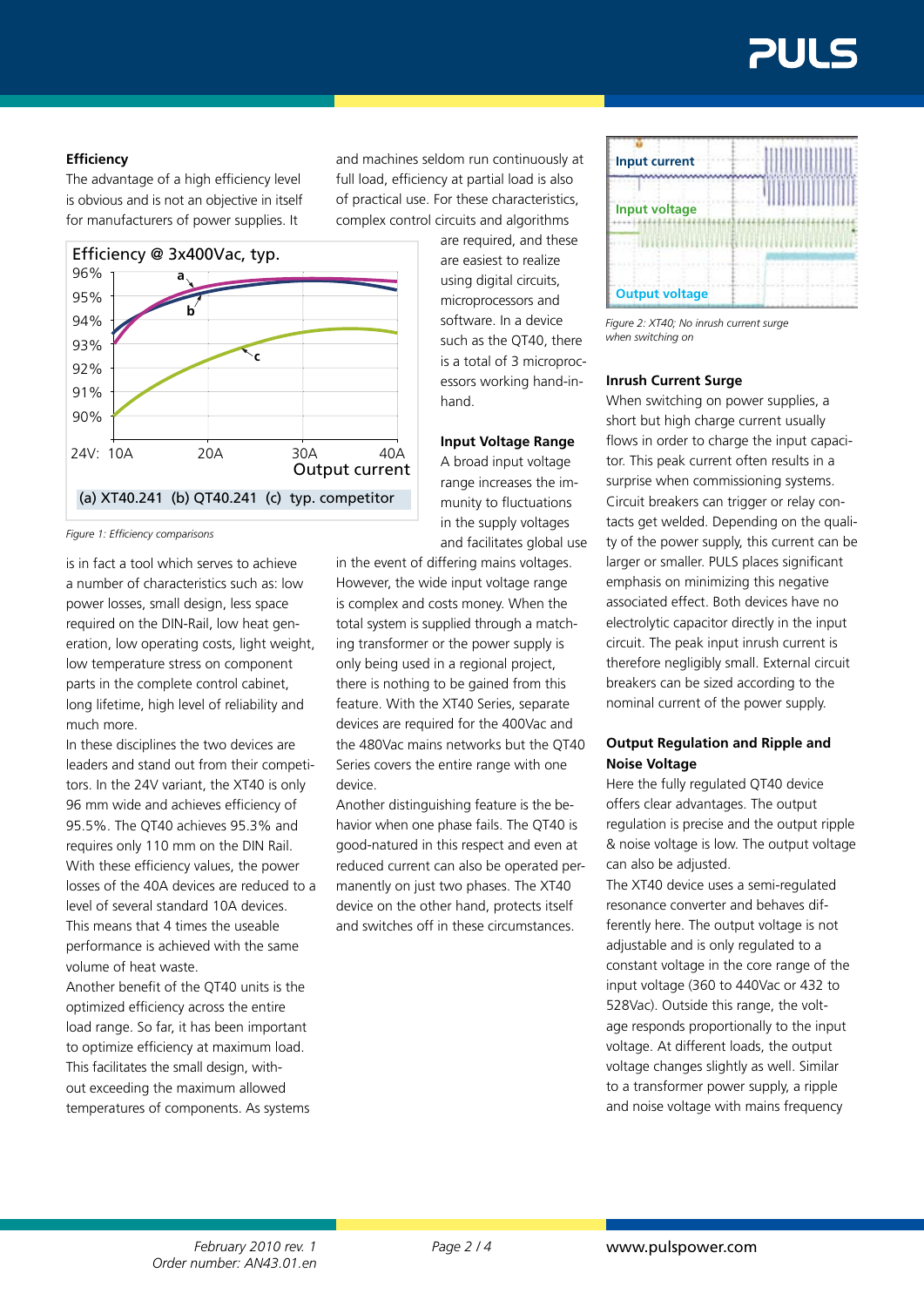# **PULS**



**Fully controlled: 3-phase power supply unit with output power between 90W and 960W**



*Figure 3: Output voltage regulation of the XT40 power supply*

is superimposed on the output voltage. The main uses of the XT40 devices are applications to supply motors, valves and load current circuits with a high power requirements where precise regulation as with the QT40 device is not required.



Both devices have generous overload reserves integrated that make it easier to start motors or connect capacitive loads. The QT40 supplies 50% "bonus current" for 4 seconds (BonusPower®) and then limits the current automatically to the nominal current. The semi-regulated XT40 has a 25% PowerBoost integrated. Whereas the QT40 supplies constant current when there is an extended overload, the XT40 switches the output off after a certain period of time.

Parallel connecting of outputs or charging of batteries is only possible with the QT40 devices. To achieve an uniform distribution of the load current when multiple power supplies are connected in parallel, the QT40 even has a special feature for passive current share included. In the

Parallel Use mode the output voltage is controlled in such a way that it is about 5% higher at no load than at nominal load. With this feature an overload of one single device is avoided and almost even temperatures between



*Figure 5: QT40 device with 3 in-built fuses save installation costs and space*

the parallel-connected power supplies are achieved, which is beneficial for the lifetime of the individual devices.

#### **Hold-Up Time**

The hold-up time or ride-through time is the time between the loss of input voltage and the dropping of the output voltage. With the QT40, some half-waves of the sinusoidal input voltage can be bridged, depending on load current. With the XT40, the voltage drops immediately after the loss of input voltage. You must be certain whether or not a bridging is required. If motors are being supplied with power, short mains voltage interruptions generally do not result in a fault as the rotating masses capture these. However, controls react very sensitively to short interruptions. If they are not supported by a DC-UPS or a buffer module, supply with

> the XT device is not recommended.



*Figure 4: XT40: Ripple and noise voltage, 24V device*